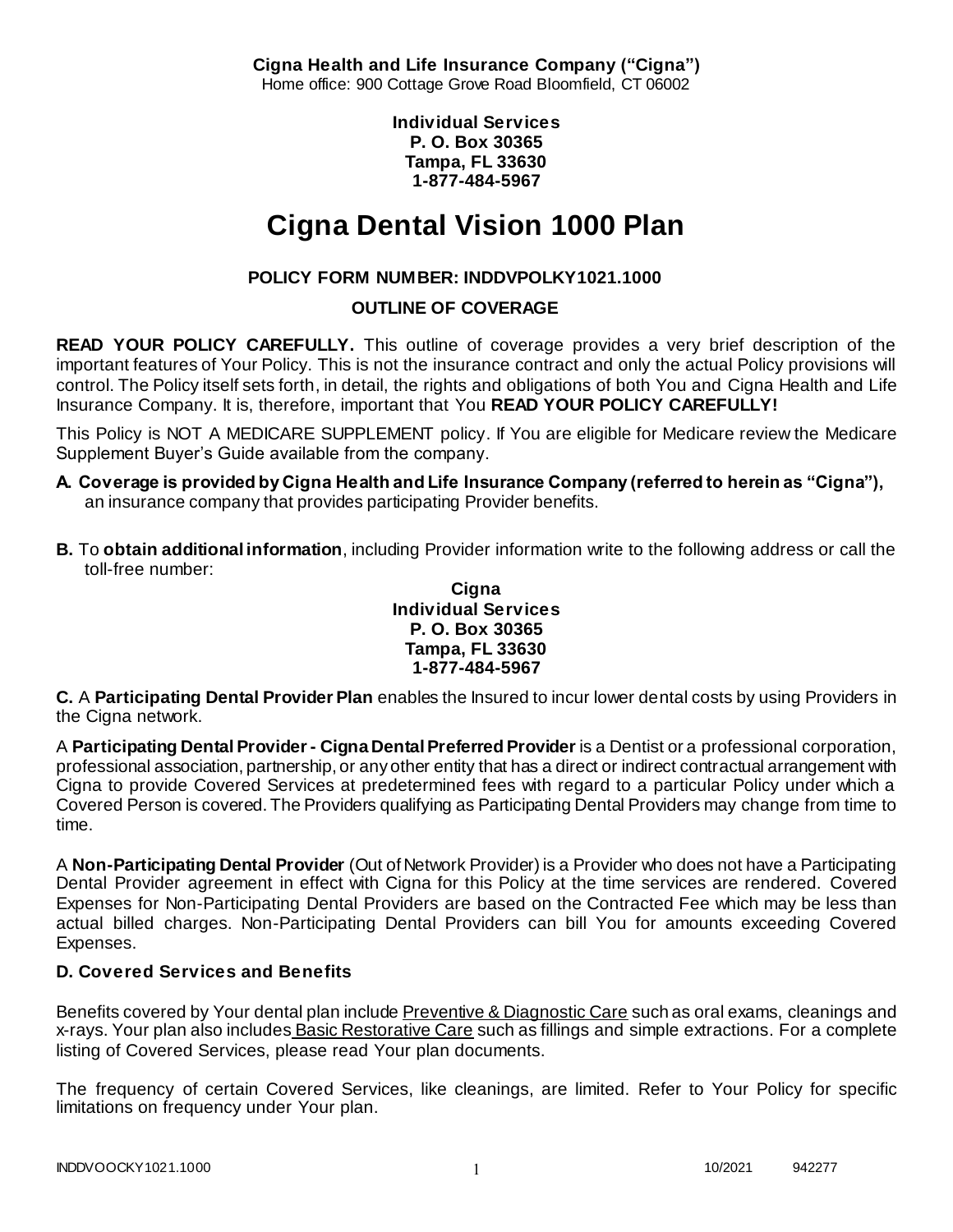### **Benefit Schedule**

The benefits outlined in the table below show the payment percentages for Covered Expenses **AFTER** any applicable Deductibles have been satisfied unless otherwise stated.

# **CIGNA DENTAL AND VISION INSURANCE** *The Schedule*

### **For You and Your Dependents**

#### **The Schedule – Dental Benefits**

If You select a Participating Dental Provider, Your cost will be less than if You select a Non-Participating Dental Provider.

#### **Emergency Services**

The Benefit Percentage payable for Emergency Services charges made by a Non-Participating Dental Provider is the same Benefit Percentage as for Participating Dental Provider Charges. Dental Emergency services are required immediately to either alleviate pain or to treat the sudden onset of an acute dental condition. These are usually minor procedures performed in response to serious symptoms, which temporarily relieve significant pain, but do not effect a definitive cure, and which, if not rendered, will likely result in a more serious dental or medical complication.

#### **Dental Deductibles**

Dental Deductibles are expenses to be paid by You or Your Dependent. Dental Deductibles are in addition to any Coinsurance. Once the Dental Deductible maximum in The Schedule has been reached You and Your family need not satisfy any further dental deductible for the rest of that year.

#### **Participating Dental Provider Payment**

Participating Dental Provider services are paid based on the Contracted Fee agreed upon by the Provider and Cigna.

**Non-Participating Dental Provider Payment** Non-Participating Dental Provider services are paid based on the Contracted Fee.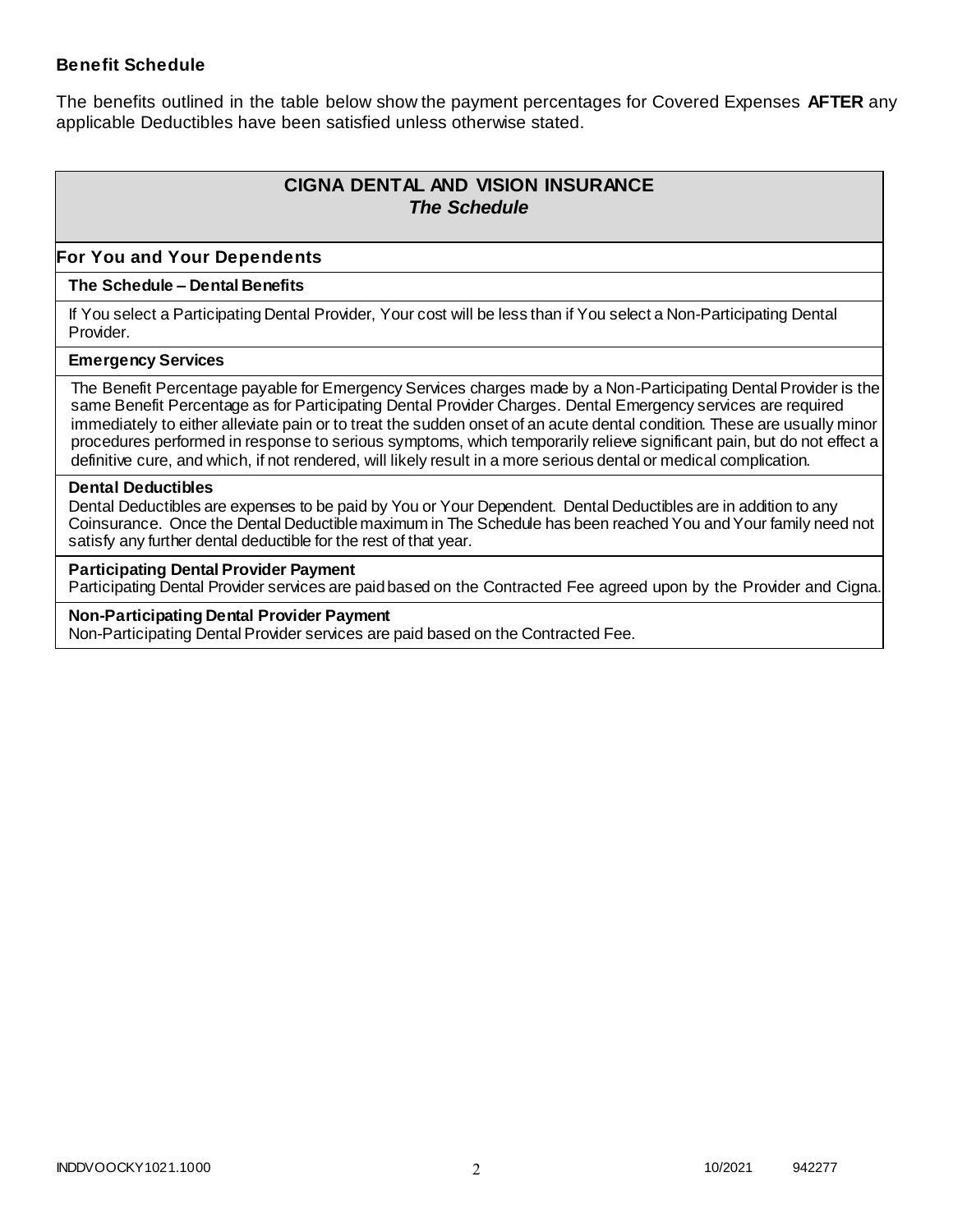| <b>DENTAL BENEFIT HIGHLIGHTS</b>                                                                                                                              |                                                  |
|---------------------------------------------------------------------------------------------------------------------------------------------------------------|--------------------------------------------------|
| Classes I, II<br><b>Calendar Year Maximum</b>                                                                                                                 | \$1,000 per person                               |
| <b>Calendar Year Dental Deductible</b><br>Individual                                                                                                          | \$50 per person                                  |
|                                                                                                                                                               | Not Applicable to Class I                        |
| <b>Family Maximum</b>                                                                                                                                         | \$150 per family                                 |
|                                                                                                                                                               | Not Applicable to Class I                        |
| <b>Class I</b>                                                                                                                                                | The Percentage of Covered Expenses the Plan Pays |
| Preventive Care<br>Oral Exams<br>Routine Cleanings<br>Routine X-rays<br><b>Fluoride Application</b><br><b>Sealants</b><br>Space Maintainers (non-orthodontic) | 100%                                             |
| <b>Class II</b>                                                                                                                                               | The Percentage of Covered Expenses the Plan Pays |
| <b>Basic Restorative</b><br>Fillings<br>Oral Surgery, Simple Extractions<br>Emergency Care to Relieve Pain<br>Non-Routine X-rays                              | 70% after dental deductible                      |

| The Schedule - Vision Benefits                                                                  |                                                                                         |
|-------------------------------------------------------------------------------------------------|-----------------------------------------------------------------------------------------|
| <b>VISION BENEFIT HIGHLIGHTS</b>                                                                |                                                                                         |
| Eye Examinations, including refraction                                                          | The plan pays 30% of expenses, not to exceed a \$50 calendar<br>year maximum per person |
| Materials (corrective eyeglasses or contact<br>lenses, including fittings and follow-up visits) | \$100 calendar year maximum per person                                                  |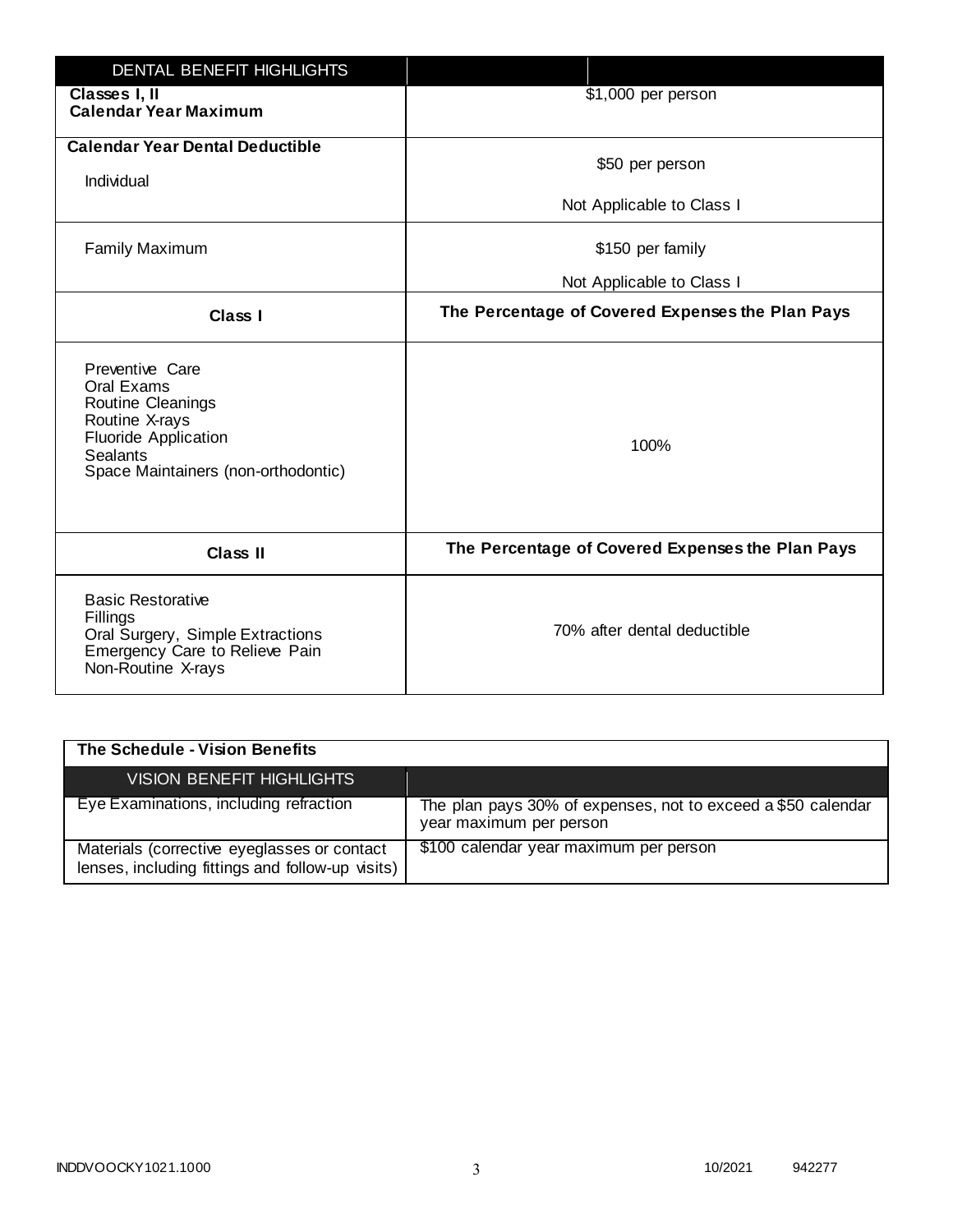# **Waiting Periods**

There is no waiting period for Class I or II dental benefits or for vision benefits.

# **Missing Teeth Limitation**

There is no payment for replacement of teeth that are missing when a person first becomes insured.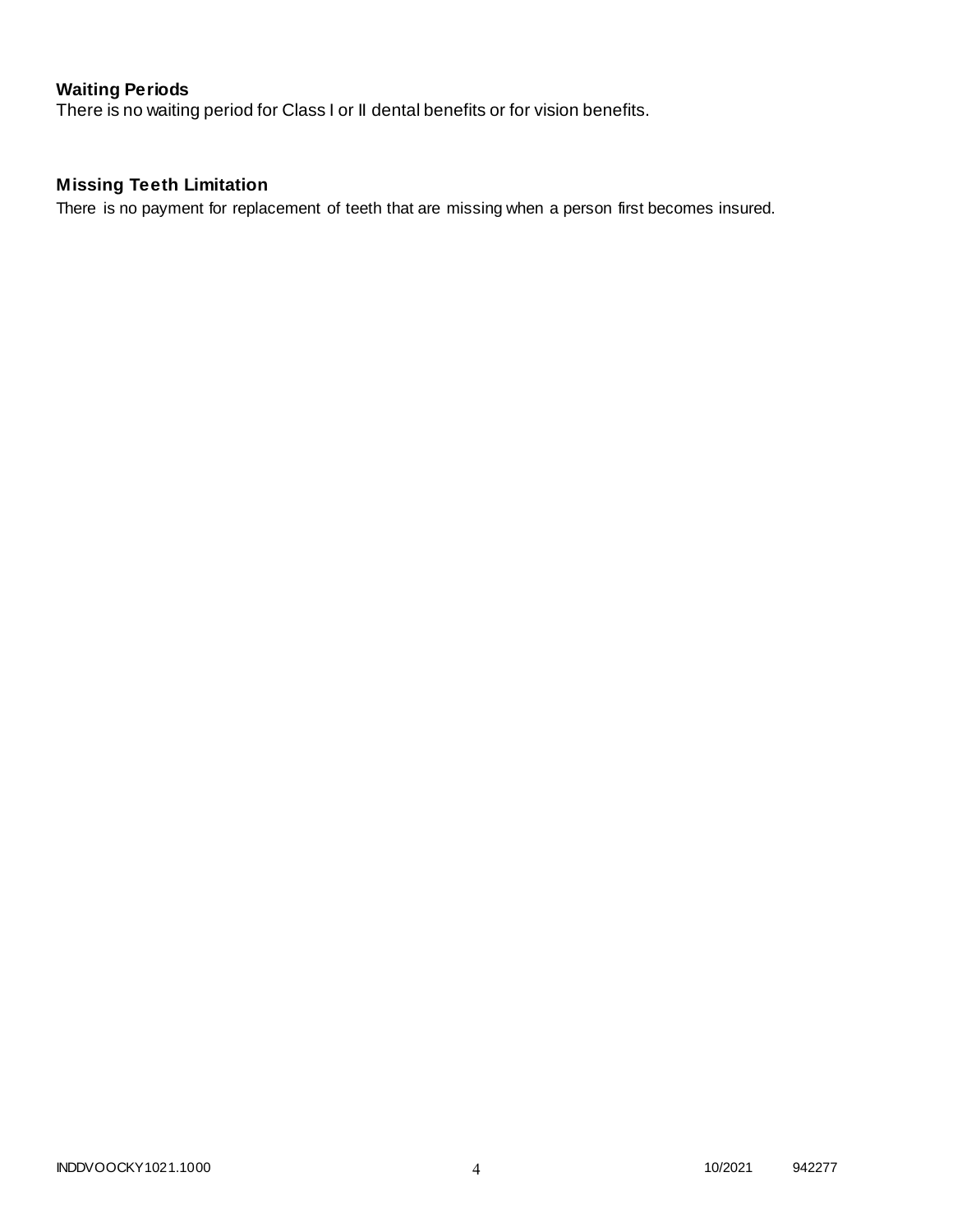## **E. Insured's Financial Responsibility**

The Insured is responsible for paying the monthly or quarterly premium on a timely basis. The Insured is also responsible to pay Providers for charges that are applied to the Deductibles, Coinsurance, and any amounts charged by Non-Participating Dental Providers in excess of the Contracted Fee. In addition, any charges for Medically Necessary and/or Dentally Necessary items that are excluded under the Policy are the responsibility of the Insured.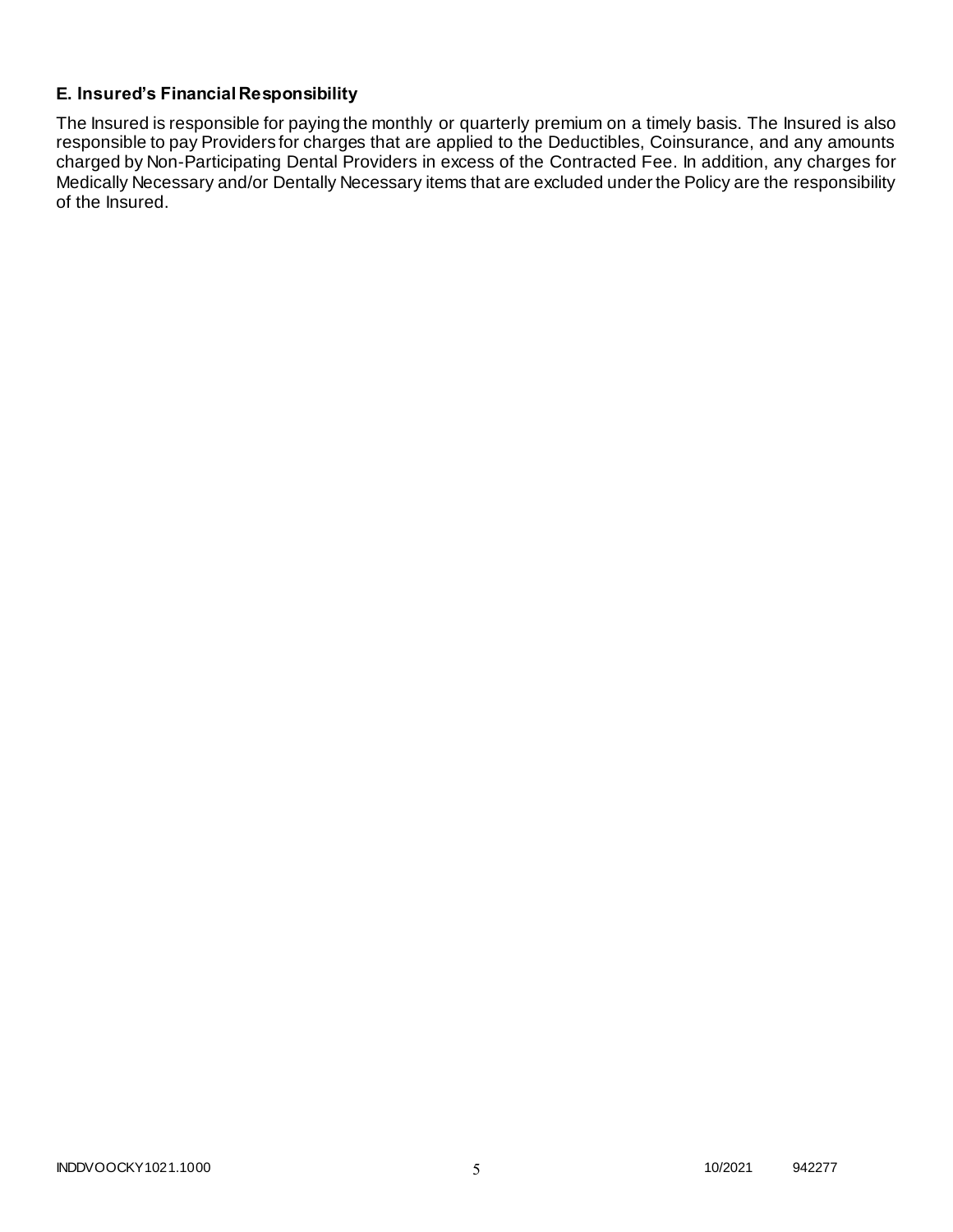# **F. Exclusions and Limitations: What Is Not Covered By This Policy**

# **Expenses Not Covered**

Covered Expenses will not include, and no payment will be made for:

- procedures which are not included in the list of Covered Dental Services or Covered Vision Services;
- cone beam imaging;
- instruction for plaque control, oral hygiene and diet;
- core build-ups;
- veneers;
- precious or semi-precious metals for crowns, bridges and abutments;
- restoration of teeth which have been damaged by erosion, attrition or abrasion;
- bite registrations; precision or semi-precision attachments; or splinting;
- implants or implant related services;
- orthodontic treatment, except for the treatment of cleft lip and cleft palate;
- general anesthesia or intravenous sedation, when used for the purposes of anxiety control or patient management is not covered; may be considered only when medically or dentally necessary and when in conjunction with covered complex oral surgery;
- athletic mouth guards;
- services performed solely for cosmetic reasons;
- personalization or decoration of any dental device or dental work;
- replacement of an appliance per benefit quidelines;
- services that are medical in nature;
- services and supplies received from a hospital;
- prescription drugs;
- plano lenses;
- VDT (video display terminal)/computer eyeglass benefit;
- medical or surgical treatment of the eyes;
- any type of corrective vision surgery, including LASIK surgery, radial ketatonomy (RK), automated lamellar keratoplasty (ALK), or conductive keratoplasty (CK);
- Orthoptic or vision training and any associated supplemental testing;
- any eye examination, or any corrective eyewear, required by an employer as a condition of employment;
- safety eyewear;
- sub-normal vision aids or non-prescription lenses; or
- Magnification or low vision aids not shown as covered in the Schedule of Vision Coverage.

# **General Limitations**

No payment will be made for expenses incurred for You or any one of Your Dependents:

- For services not specifically listed as Covered Services in this Policy;
- For services or supplies that are not Medically Necessary;
- For services received before the Effective Date of coverage;
- For services received after coverage under this Policy ends;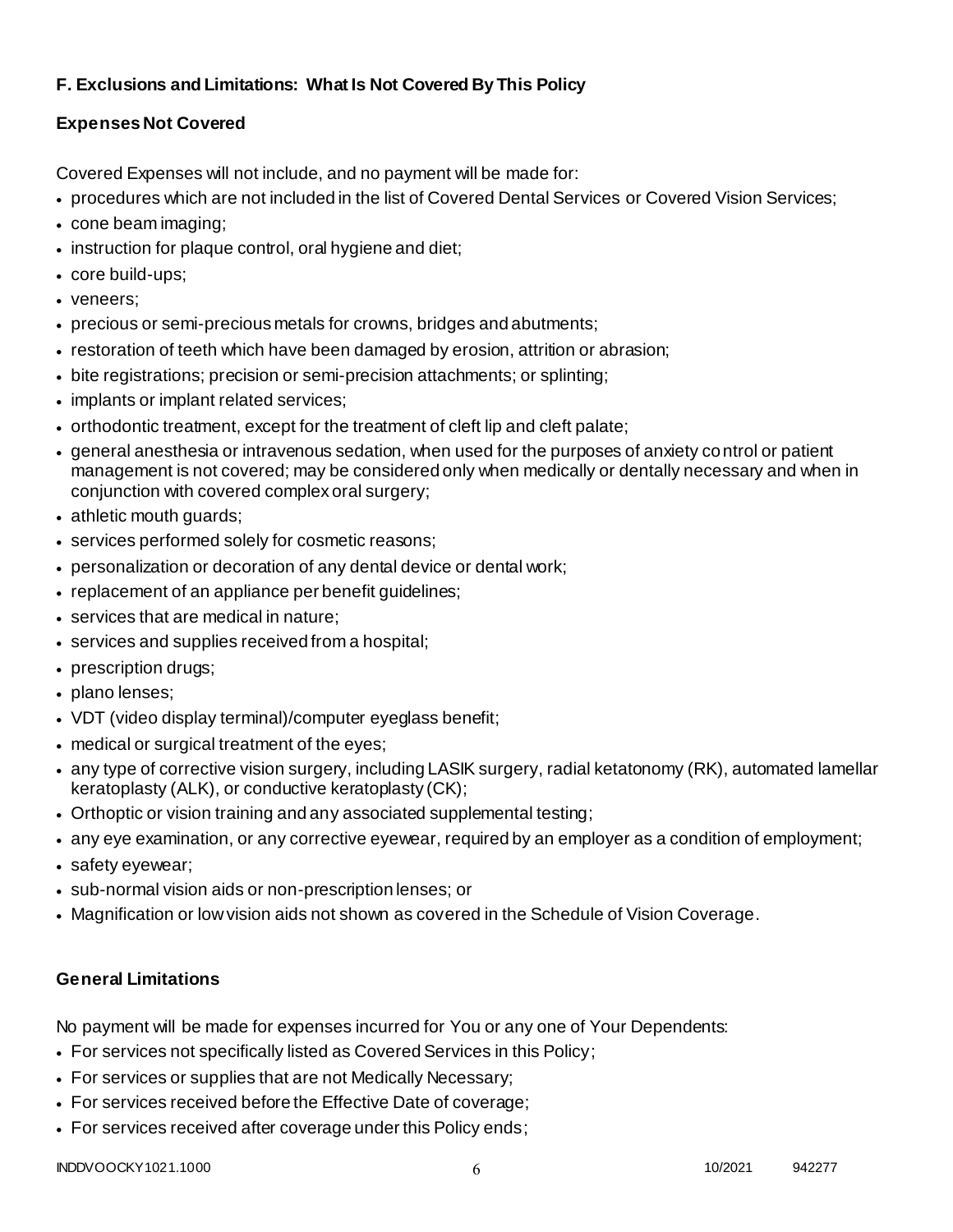- For services for which You have no legal obligation to pay or for which no charge would be mad e if You did not have insurance coverage;
- For Professional services or supplies received or purchased directly or on Your behalf by anyone, including a Provider, from any of the following:
	- **•** Yourself or Your employer;
	- a person who lives in the Covered Person's home, or that person's employer;
	- a person who is related to the Covered Person by blood, marriage or adoption, or that person's employer.
- for or in connection with an Injury arising out of, or in the course of, any employment for wage or profit that would be eligible under workers' compensation;
- for or in connection with a Sickness which is covered under any workers' compensation or similar law;
- for charges made by a Hospital owned or operated by or which provides care or performs services for, the United States Government, if such charges are directly related to a condition which occurred while serving in the military or an associated auxiliary unit;
- services or supplies received due to an act of war, declared or undeclared while serving in the militar y or an associated auxiliary unit;
- to the extent that payment is unlawful where the person resides when the expenses are incurred;
- for charges which the person is not legally required to pay;
- for charges which would not have been made if the person had no insurance;
- to the extent that billed charges exceed the rate of reimbursement as described in the Schedule;
- for charges for unnecessary care, treatment or surgery;
- to the extent that You or any of Your Dependents is in any way paid or entitled to payment for those expenses by or through a public program, other than Medicaid;
- for or in connection with experimental procedures or treatment methods not approved by the American Dental Association or the appropriate dental specialty society;
- Procedures that are a covered expense under any other plan which provides dental or vision benefits;
- To the extent that benefits are paid or payable for those expenses under the mandatory part of any auto insurance policy written to comply with a "no-fault" insurance law or an uninsured motorist insurance law. Cigna will take into account any adjustment option chosen under such part by You or any one of Your Dependents.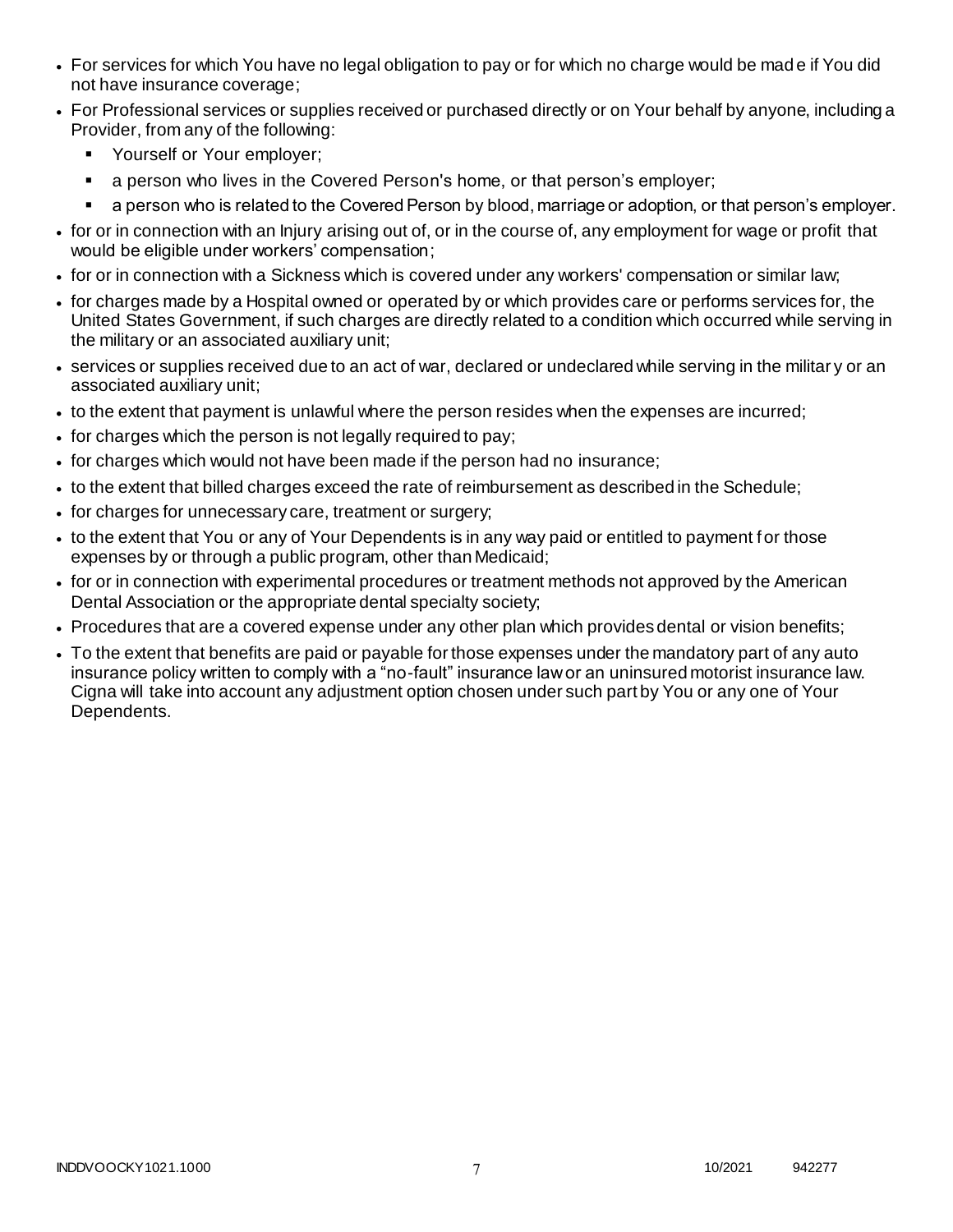### **G. Predetermination of Dental Benefits Program**

Predetermination of Benefits is a voluntary review of a Dentist's proposed treatment plan and expected charges. It is not preauthorization of service and is not required.

The treatment plan should include supporting pre-operative x-rays and other diagnostic materials as requested by Cigna's dental consultant. If there is a change in the treatment plan, a revised plan should be submitted.

Cigna will determine covered dental expenses for the proposed treatment plan. If there is no Predetermination of Benefits, Cigna will determine covered dental expenses when it receives a claim.

Review of proposed treatment is advised whenever extensive dental work is recommended when charges exceed **\$500**.

Predetermination of Benefits is not a guarantee of a set payment. Payment is based on the services that are actually delivered and the coverage in force at the time services are completed.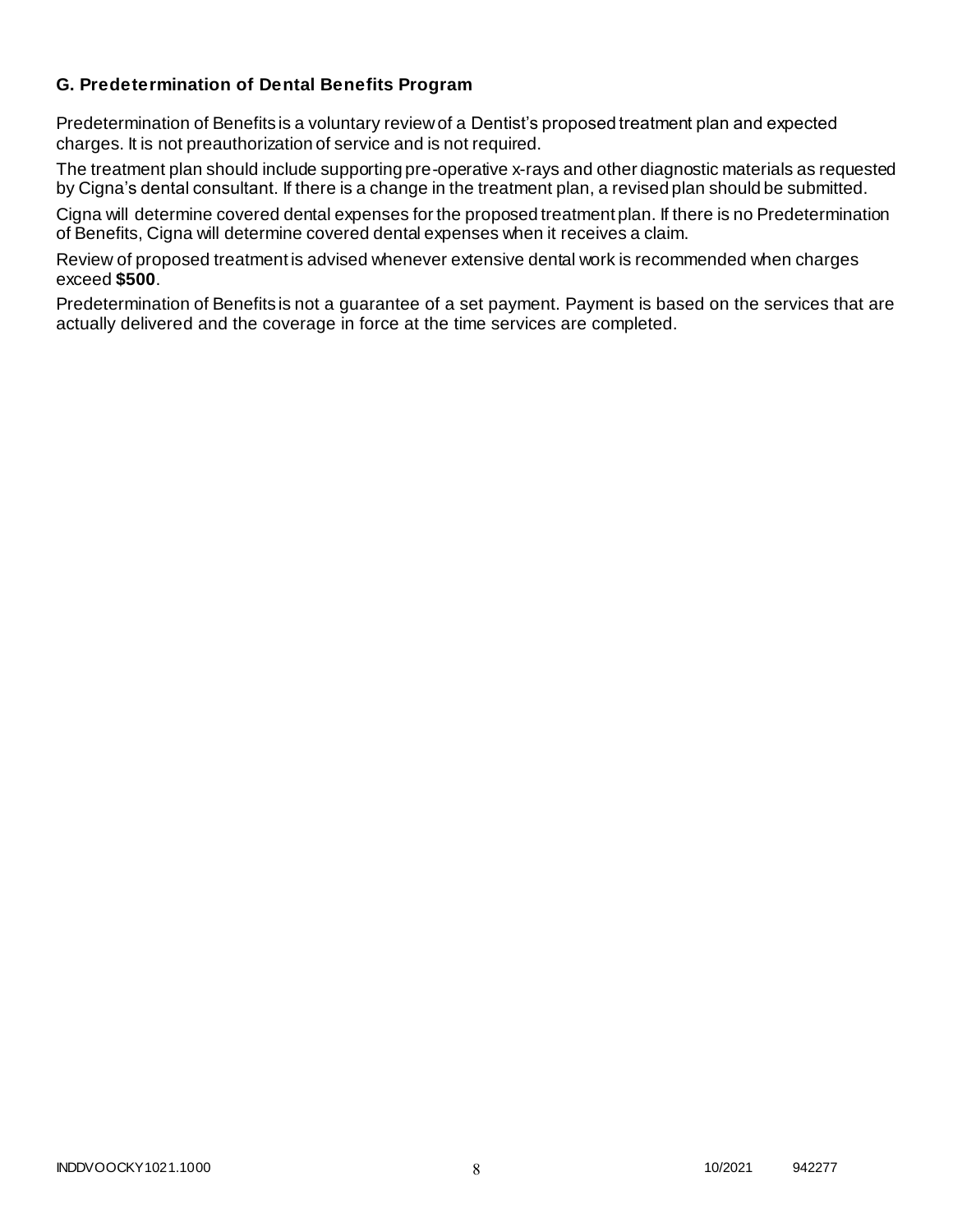### **H. General Provisions**

### **WHEN YOU HAVE A COMPLAINT OR AN APPEAL**

For the purposes of this section, any reference to "You," "Your" or "Yourself" also refers to a representative or Provider designated by You to act on Your behalf, unless otherwise noted.

We want You to be completely satisfied with the care You receive. That is why We have established a process for addressing Your concerns and solving Your problems.

#### **Start with Member Services**

We are here to listen and help. If You have a concern regarding a person, a service, the quality of care, or contractual benefits, You can call Our toll-free number and explain Your concern to one of Our Customer Service representatives. You can also express that concern in writing. Please call or write to Us at the following:

Customer Services Toll-Free Number or address on mycigna.com, explanation of benefits or claim form

We will do Our best to resolve the matter on Your initial contact. If We need more time to review or investigate Your concern, We will get back to You as soon as possible, but in any case within 30 days. The decision will include a statement of the specific reasons for denial or reduction of payment, or identify the provision or exclusion in the Policy that shows that coverage is not available; the medical license number and title of the reviewer making the decision; a description of alternative benefits, services or supplies that are covered; and instructions for initiating and complying with Our appeals procedure, along with contact information in case You need additional information.

If You are not satisfied with the results of a coverage decision, You can start the appeals procedure.

#### **Appeals Procedure**

Cigna has a two step appeals procedure for coverage decisions. To initiate an appeal, You must submit a request for an appeal in writing within 365 days of receipt of a denial notice. You should state the reason why You feel Your appeal should be approved and include any information supporting Your appeal. If You are unable or choose not to write, You may ask to register Your appeal by telephone. Call or write to Us at the toll-free number or address on Your Benefit Identification card, explanation of benefits or claim form.

#### **Level One Appeal**

Your appeal will be reviewed and the decision made by someone not involved in the initial decision. Appeals involving Medical Necessity or clinical appropriateness will be considered by a health care professional.

For level one appeals, We will respond in writing with a decision within 30 calendar days after We receive an appeal for a postservice coverage determination. If more time or information is needed to make the determination, We will notify You in writing to request an extension of up to 15 calendar days and to specify any additional information needed to complete the review.

If You are not satisfied with Our level-one appeal decision, You may request a level-two appeal.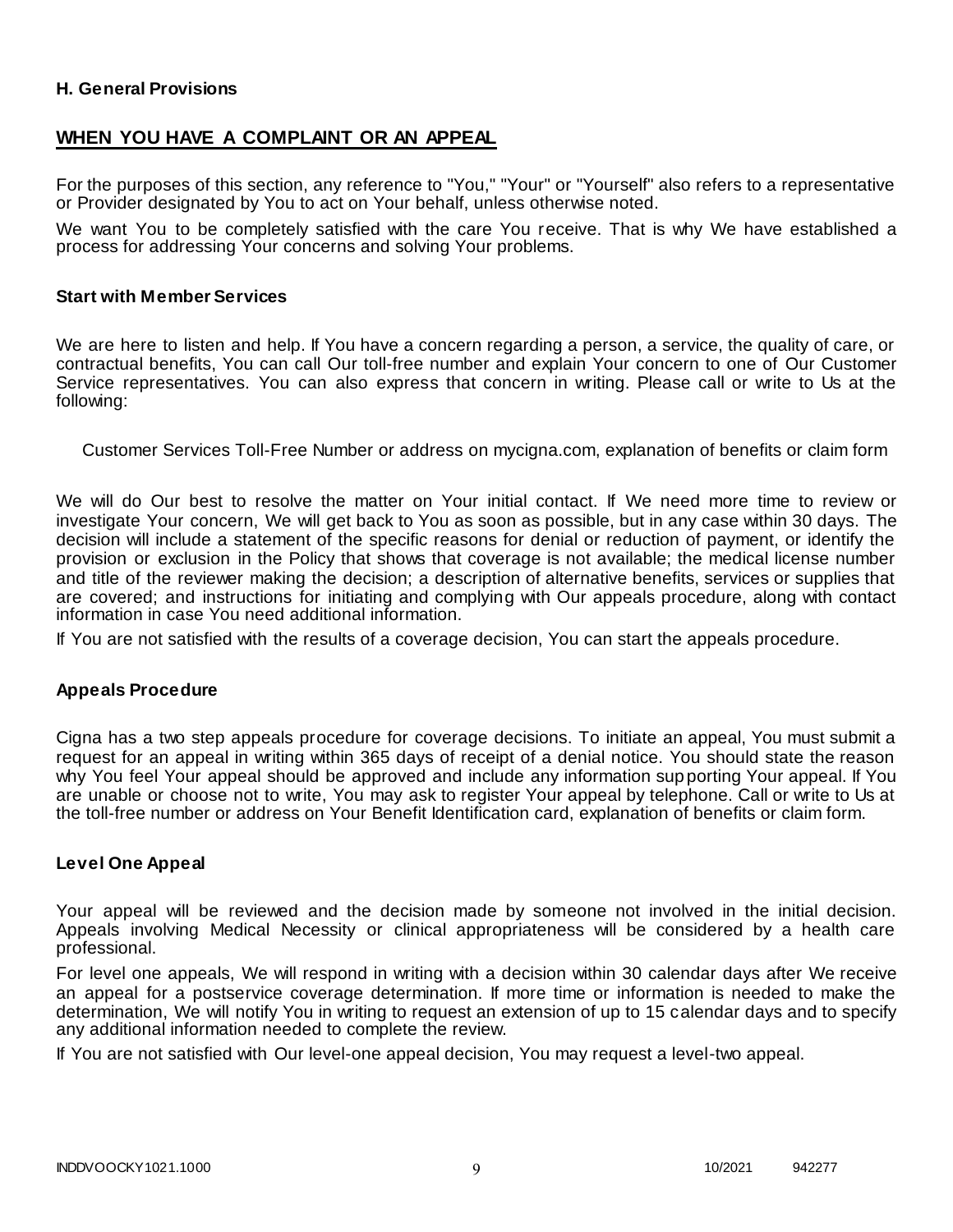### **Level Two Appeal**

If You are dissatisfied with Our level one appeal decision, You may request a second review. To start a level two appeal, follow the same process required for a level one appeal.

Most requests for a second review will be conducted by the Appeals Committee, which consists of at least three people. Anyone involved in the prior decision may not vote on the Committee. For appeals involving Medical Necessity or clinical appropriateness, the Committee will consult with at least one Dentist reviewer in the same or similar specialty as the care under consideration. You may present Your situation to the Committee in person or by conference call.

For level two appeals We will acknowledge in writing that We have received Your request and schedule a Committee review. For postservice claims, the Committee review will be completed within 30 calendar days. If more time or information is needed to make the determination, We will notify You in writing to request an extension of up to 15 calendar days and to specify any additional information needed by the Committee to complete the review. You will be notified in writing of the Committee's decision within five working days after the Committee meeting, and within the Committee review time frames above if the Committee does not approve the requested coverage.

#### **Notice of Benefit Determination on Appeal**

Every notice of an appeal decision will be provided in writing or electronically and, if an adverse determination, will include:

- (1) the specific reason or reasons for the denial decision;
- (2) reference to the specific Policy provisions on which the decision is based;
- (3) a statement that the claimant is entitled to receive, upon request and free of charge, reasonable access to and copies of all documents, records, and other Relevant Information as defined;
- (4) upon request and free of charge, a copy of any internal rule, guideline, protocol or other similar criterion that was relied upon in making the adverse determination regarding Your appeal, and an explanation of the scientific or clinical judgment for a determination that is based on a medical necessity, experimental treatment or other similar exclusion or limit.

#### **Relevant Information**

Relevant Information is any document, record, or other information which was relied upon in making the benefit determination; was submitted, considered, or generated in the course of making the benefit determination, without regard to whether such document, record, or other information was relied upon in making the benefit determination; demonstrates compliance with the administrative processes and safeguards required by federal law in making the benefit determination; or constitutes a statement of policy or guidance with respect to the plan concerning the denied treatment option or benefit or the claimant's diagnosis, without regard to whether such advice or statement was relied upon in making the benefit determination.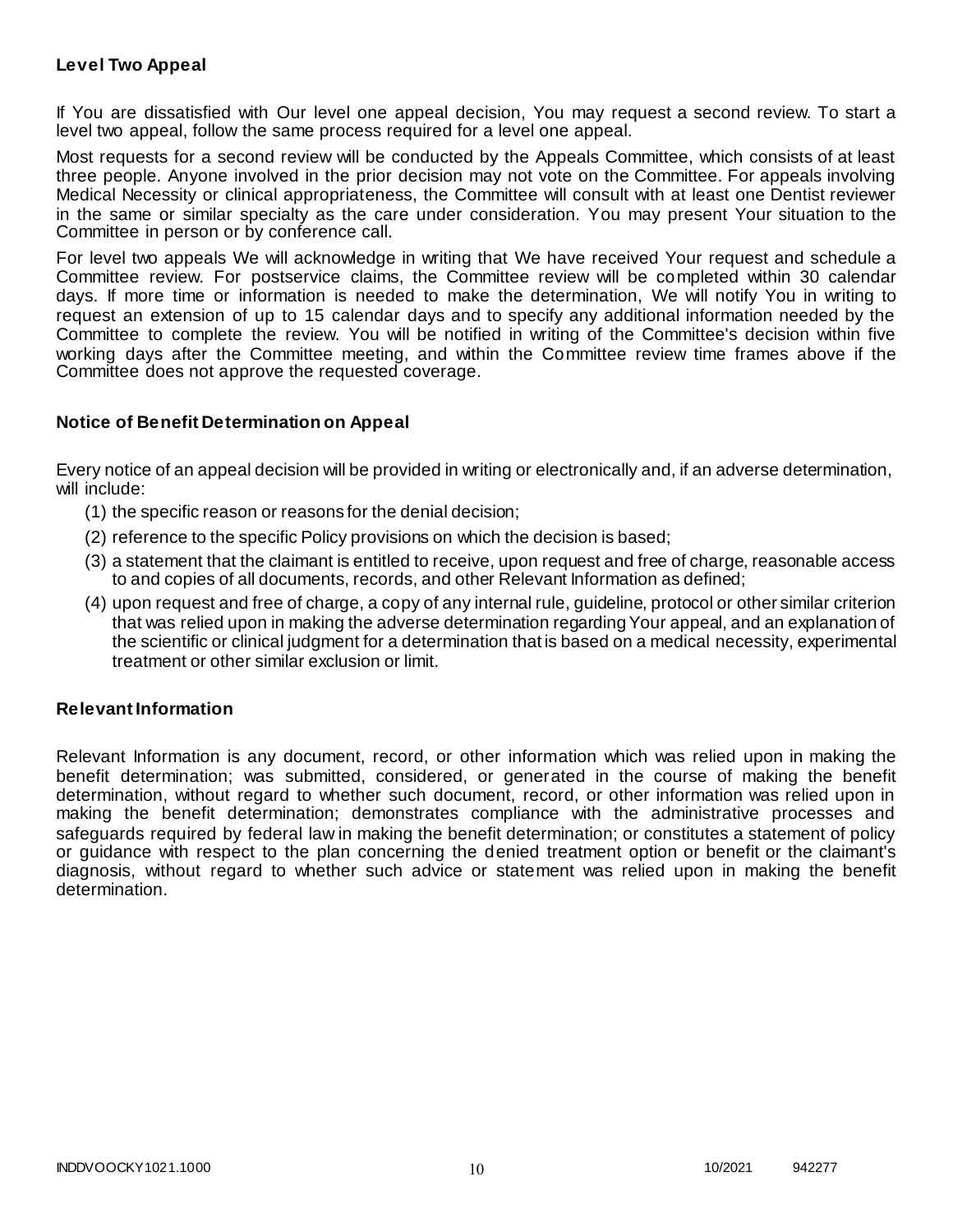# **I. Participating Dental Providers**

Cigna will provide a current list of Dentists currently participating with Cigna and their locations to each Covered Person upon request.

To verify if a Dentist is currently participating with Cigna and is accepting new Cigna Insureds, the Covered Person should visit Our website at mycigna.com.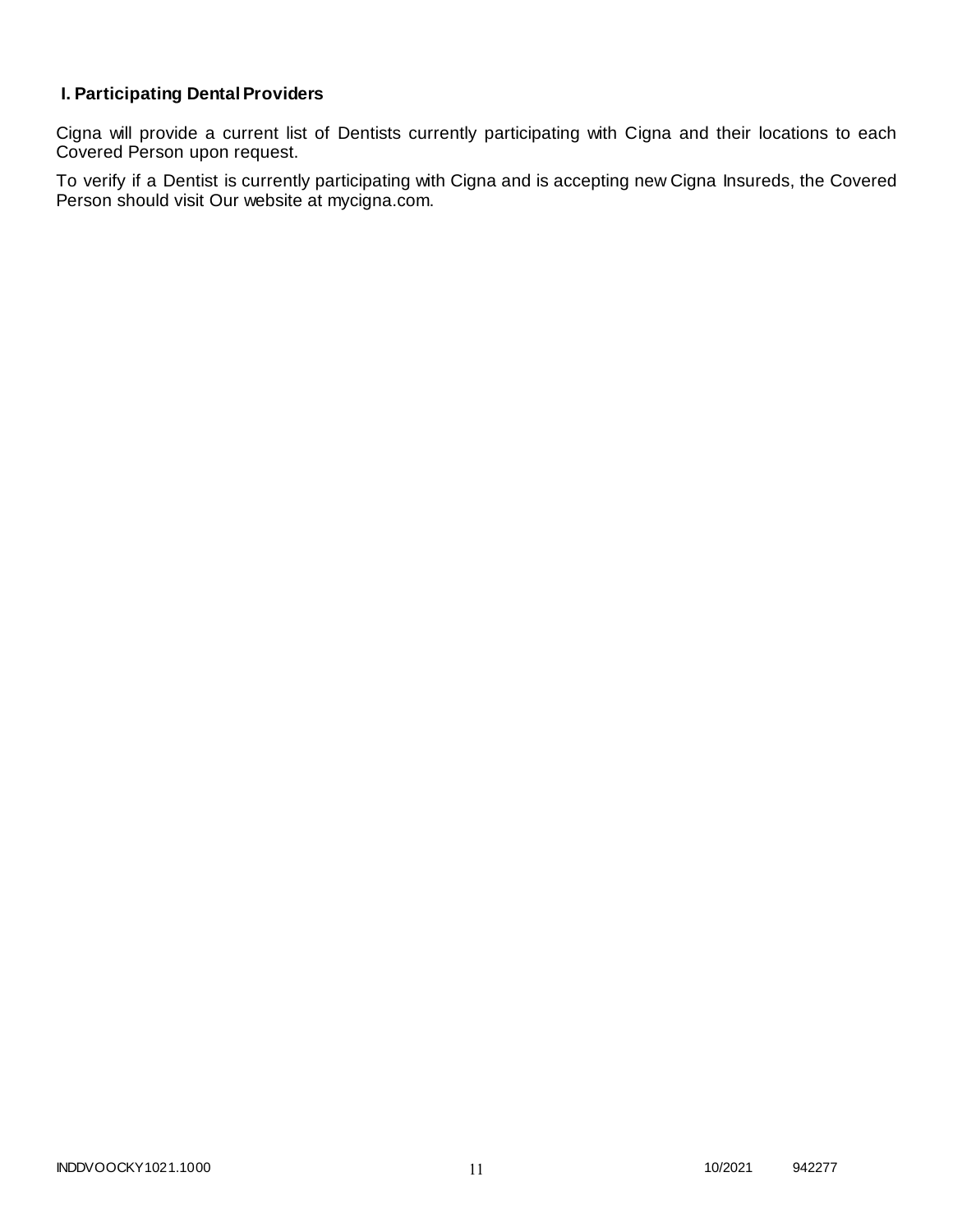### **J. Renewability, Eligibility, and Continuation**

1. The Policy will renew except for the specific events stated in the Policy. Cigna may change the premiums of the Policy with 60 days written notice to the Insured. However, Cigna will not refuse to renew or change the premium schedule for the Policy on an individual basis, but only for all Insureds in the same class and covered under the same Policy as You.

2. The individual plan is designed for residents of Kentucky who are not enrolled under or covered by any other group or individual health coverage. You must notify Cigna of all changes that may affect any Covered Person's eligibility under the Policy.

3. You or Your Dependent(s) will become ineligible for coverage:

- When premiums are not paid according to the due dates and grace periods described in the premium section.
- With respect to Your Spouse, Domestic Partner, or partner to a Civil Union: when the Spouse is no longer married to the Insured or when the union is dissolved.
- With respect to You and Your Family Member(s): when You no longer meet the requirements listed in the Conditions of Eligibility section.
- The date the Policy terminates.
- When the Insured no longer lives in the Service Area.

4. If a Covered Person's eligibility under this Plan would terminate due to the Insured's death, divorce or if other Dependents would become ineligible due to age or no longer qualify as dependents for coverage under this Plan; except for the Insured's failure to pay premium, the Covered Person's insurance will be continued if the Covered Person exercising the continuation right notifies Cigna and pays the appropriate monthly premium within 60 days following the date this Policy would otherwise terminate.